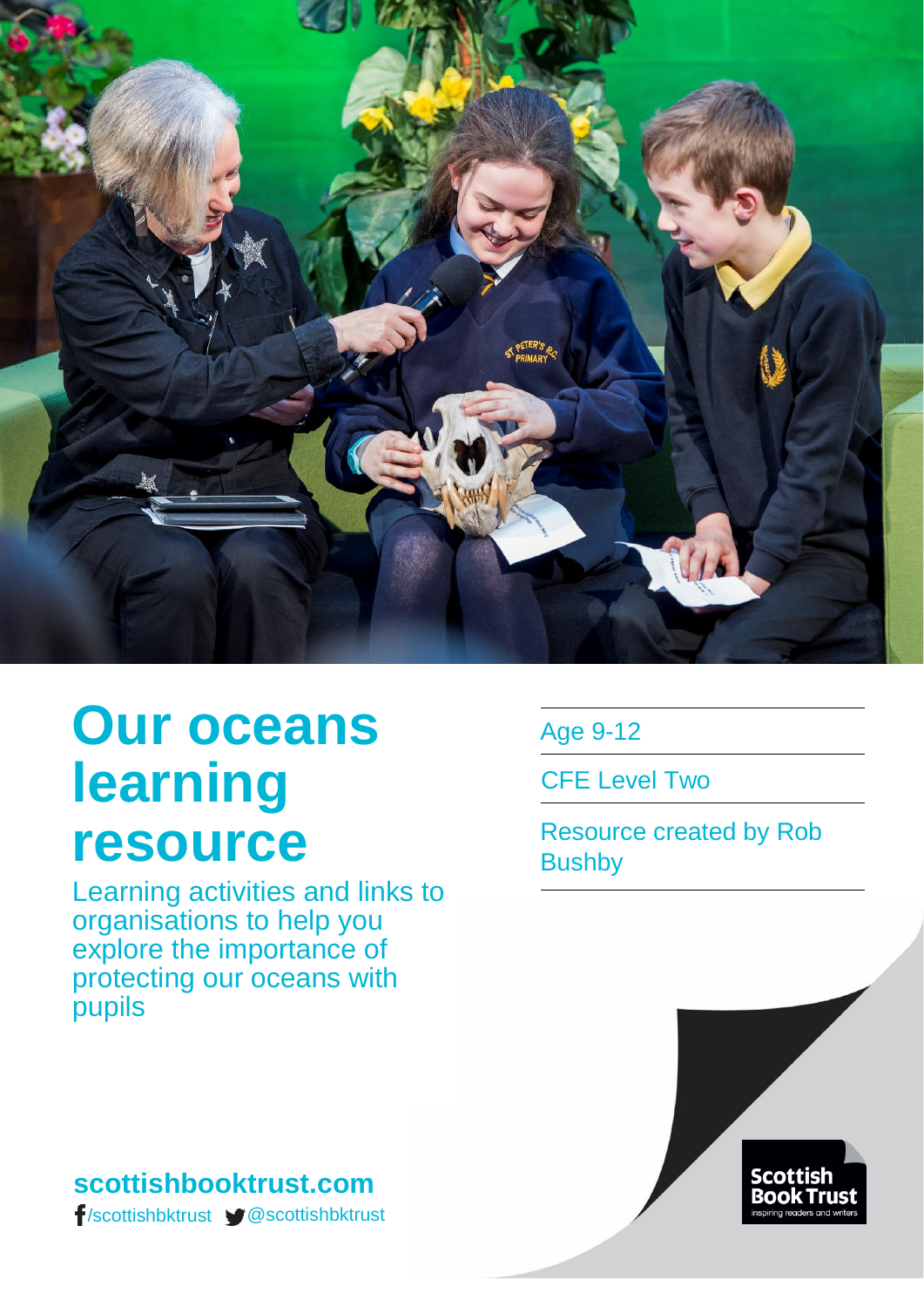# **Contents**

| About this resource                             | 1              |
|-------------------------------------------------|----------------|
| Oceans quotes                                   | 2              |
| Create a source to sea, or sea to source, story | 3              |
| 'Ever dreamed of being '                        | 3              |
| "That's where the sea comes in"                 | $\overline{4}$ |
| Life below water                                | 5              |
| Wider learning contexts                         | 5              |
| Resources and links                             |                |
| Ocean books                                     | 9              |
|                                                 |                |

## **About this resource**

This resource contains cross-curricular activity suggestions on the theme of oceans. The resource was originally created to help you get the most out of our online Authors Live event: [World Oceans Day with Lauren St John and Elizabeth Laird.](https://www.scottishbooktrust.com/authors-live-on-demand/world-oceans-day-with-lauren-st-john-and-elizabeth-laird) This resource encourages learners to think about how oceans affect each of us, and how we affect oceans. As well as activities, this resource offers some learning contexts and signposting to websites and books with ocean-related materials, stories and information.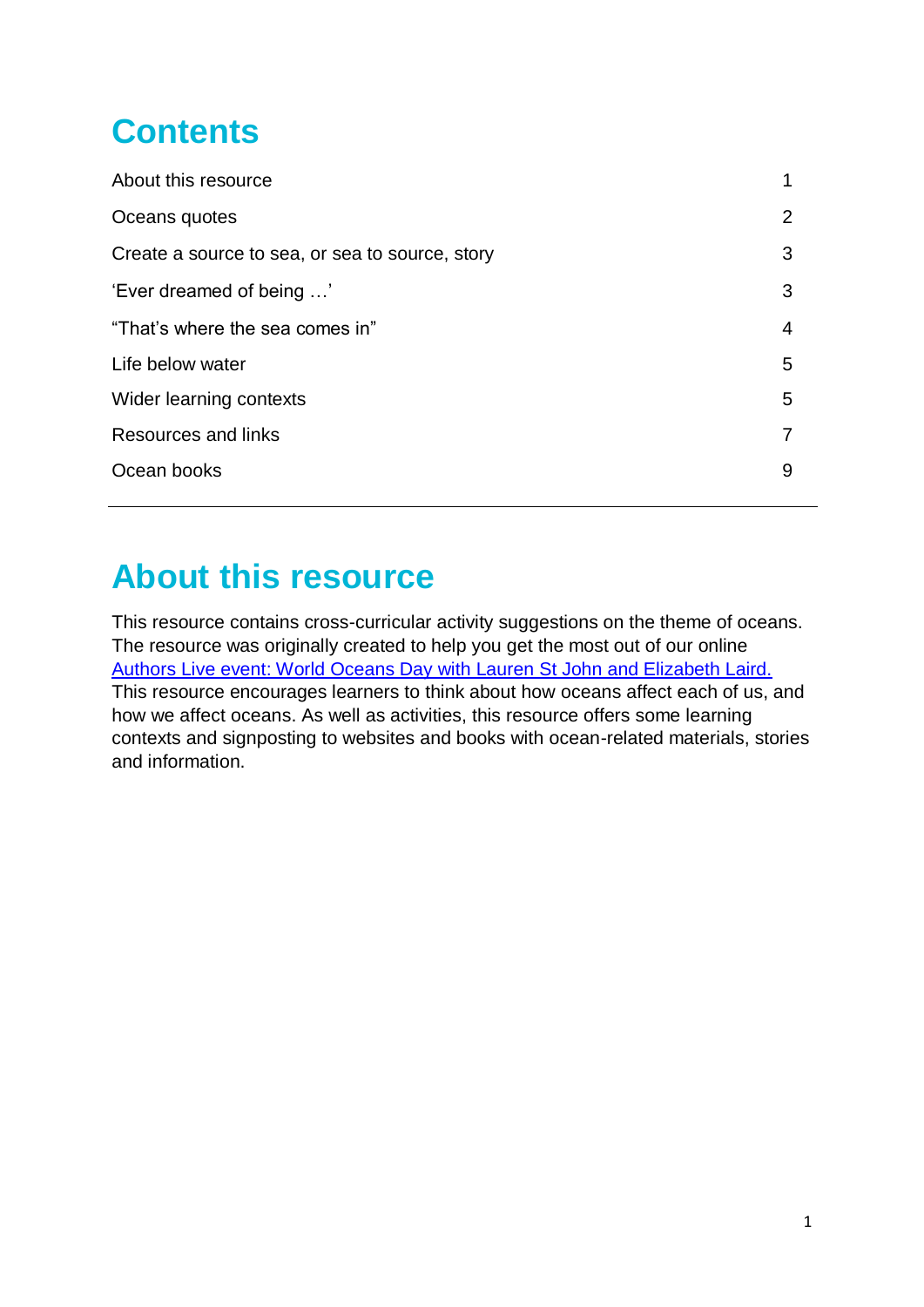#### **Ocean quotes** LIT 2-04a, LIT 2-09a, LIT 2-11a, ENG 2-17a, EXA 2-05a

This activity is a good icebreaker and/or introduction to the theme of oceans.

Ask pupils to read the quotes below and pick one to discuss with a partner. Why did they choose that quote? What do they like about it? What are the writers/speakers trying to say about oceans – can the pupils put this into their own words?

Pick a selection of quotes to use as inspiration for individual collages or a classroom display about oceans. Pupils could also source and add their own quotes.

- "The sea, once it casts its spell, holds one in its net of wonder forever." Jacques Yves Cousteau
- "Water is life's matter and matrix, mother and medium. There is no life without water." Albert Szent-Gyorgyi
- "No mercy, no power but its own controls it. Panting and snorting like a mad battle steed that has lost its rider; the masterless ocean overruns the globe." Hermann Melville
- "And I have asked to be Where no storms come, Where the green swell is in the havens dumb And out of the swing of the sea." G. M. Hopkins
- The sea is everything...an immense desert, where man is never lonely, for he feels life stirring on all sides." Jules Verne
- "You must not lose faith in humanity. Humanity is like an ocean; if a few drops of the ocean are dirty, the ocean does not become dirty." Mahatma Gandhi
- "Because there's nothing more beautiful than the way the ocean refuses to stop kissing the shoreline, no matter how many times it's sent away." Sarah Kay
- "What would an ocean be without a monster lurking in the dark? It would be like sleep without dreams." Werner Herzog
- "We must free ourselves of the hope that the sea will ever rest. We must learn to sail in high wind." Aristotle Onassis
- "There's nothing wrong with enjoying looking at the surface of the ocean itself, except that when you finally see what goes on underwater, you realize that you've been missing the whole point of the ocean. Staying on the surface all the time is like going to the circus and staring at the outside of the tent." Dave Barry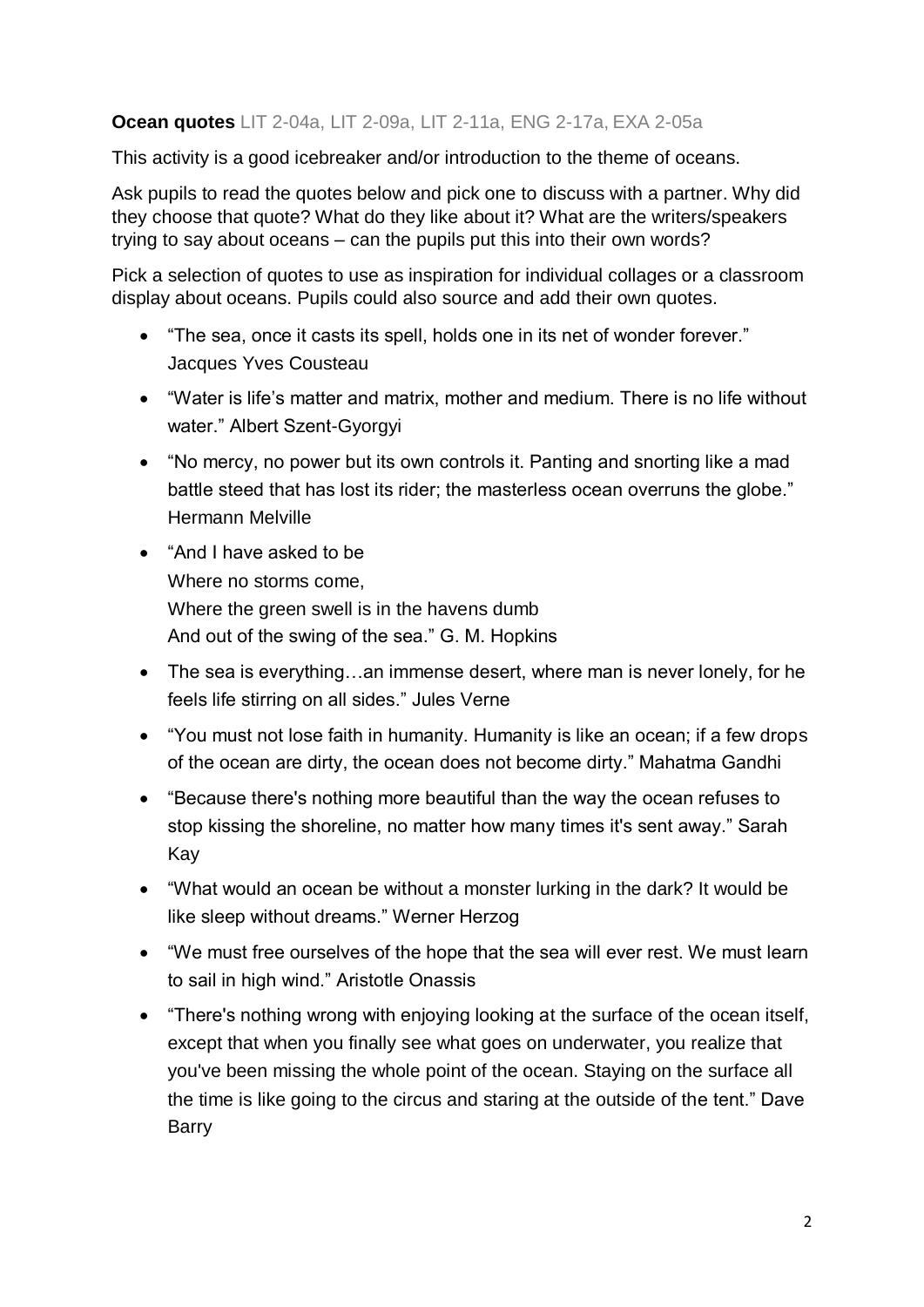- "Coastal languages and dialects like Shetlandic and Gaelic have such richness in the subtlety in describing the seas around us: a word for every twinge and turn on the water so that water was named and known in the same detail as today's city streets." David Gange
- "Hark, now hear the sailors cry, Smell the sea, and feel the sky, Let your soul & spirit fly, into the mystic." Into the Mystic, Van Morrison

#### **Create a source to sea, or sea to source, story**

LIT 2-20a, LIT 2-24a, LIT 2-26a, LIT 2-28a, LIT 2- 26a, EXA 2-02a, TCH 2-06a, TCH 2-07a

Write a story about a real or imagined journey going from the source of a river to its mouth at the sea, or from the sea to its source.

Use extraordinarily long paper (wallpaper lining, mount paper, or loo roll) and use your words to form the shape of the river, its mouth and the surrounding places.



This activity is from the Mission:Explore Water resource which is free to download from the [John Muir Trust website.](https://www.johnmuirtrust.org/initiatives/mission-explore-water)

For an extension activity, ask pupils to think about something in the river – a pebble, litter, creature, or something else. What would its journey be? Does its journey end at the sea? Where does it go next? What is your timescale/how long does it last? You could show pupils this [mockumentary about the life cycle of a plastic bag](https://www.youtube.com/watch?v=GLgh9h2ePYw) for inspiration.

#### '**Ever dreamed of being …'** LIT 2-14a, LIT 2-16a, LIT 2-20a, LIT 2-22a, ENG 2-27a, ENG 2-31a

Read a poem about a creature that lives in the sea or on the coastline or an island.

Try Otter, Heron or Grey Seal from *[The Lost Words](https://www.johnmuirtrust.org/initiatives/the-lost-words) (view the downloadable posters to read the poems)*, or a poem from the collection *[I am the Seed that Grew the Tree](https://nosycrow.com/product/national-trust-i-am-the-seed-that-grew-the-tree-a-poem-for-every-day-of-the-year/)*.

Pick out words relating to movement, and place. Which creature would you like to shape-shift into?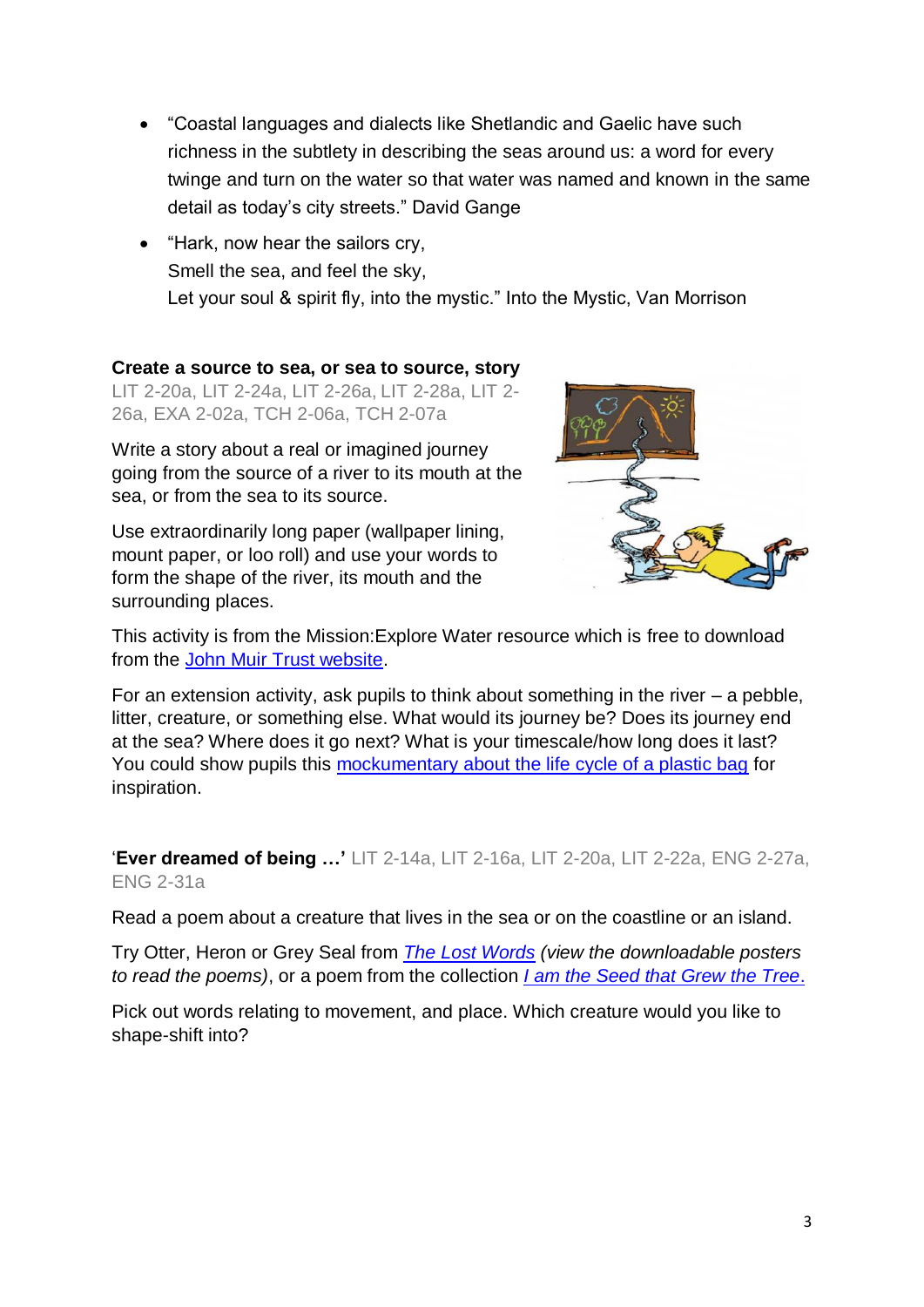

The Lost Words otter spell and illustration are reproduced by kind permission of Robert Macfarlane and Jackie Morris.

Make a collection of movement words, verbs and adverbs, similes and metaphors, that you would relate to your chosen animal. Visualise its movement and actions, and describe what happens. Write a description or narrative of this transformation and its movement, either individually or in groups.

For an extension activity, write an acrostic (word initials start each line) or mesostic (word spelled down the middle) poem for something that lives on, in, or near the ocean.

This activity was taken from *[The Lost Words Explorer's Guide](https://www.johnmuirtrust.org/assets/000/002/830/LOST_WORDS_Explorers-Guide_pages_original.pdf)* by Eva John, p24 – Otter. Use #TheLostWords to share what you do.

#### **"That's where the sea comes in"** LIT 2-02a, LIT 2-09a, ENG 2-31a

Watch the film of [Nation's Ode to the Coast,](https://www.youtube.com/watch?v=J9p4pVUsFrs) a poem by Dr John Cooper Clarke. A 2015 collaboration between the well-known poet and the National Trust to celebrate Britain's coastlines, it draws on people's memories of stormy seas and family seaside picnics. Members of the public contributed by submitting their memories of the coast and what it means to them on Twitter, using the hashtag #lovethecoast.

Collect a vivid memory from each person in your class or group and knit it together to create a collective poem.

Read it aloud, individually or together.

otter otter Otter enters river without falter - what a upple slider out of holt and into wate This shape-shifter's a sheer breath-taker, a sure heart-stopper - but you'll only ever spot a shadow-flutter, bubble-skein, and never (almost never) actual otter. This swift swimmer's a silver-miner - with trout its ore it bores each black pool deep and deeper, delves up-current steep and steener, turns the water inside-out, then

inside-outer. Ever dreamed of being otter? The utter underwater thunderbolter, that shimmering twister? Run to the riverhank otter-dreamer slin r skin and change your matter, your outer being into otter - and ente now as otter without falter into water.

For an extension activity, you could film and share your poem(s) as part of an assembly, with parents and carers, or your local community. Hold a sharing and celebration event to showcase pupils' writing, art, poetry and film-making. This could be a contribution to 2020 [Year of Coasts and Waters.](https://www.visitscotland.com/about/themed-years/coasts-waters/)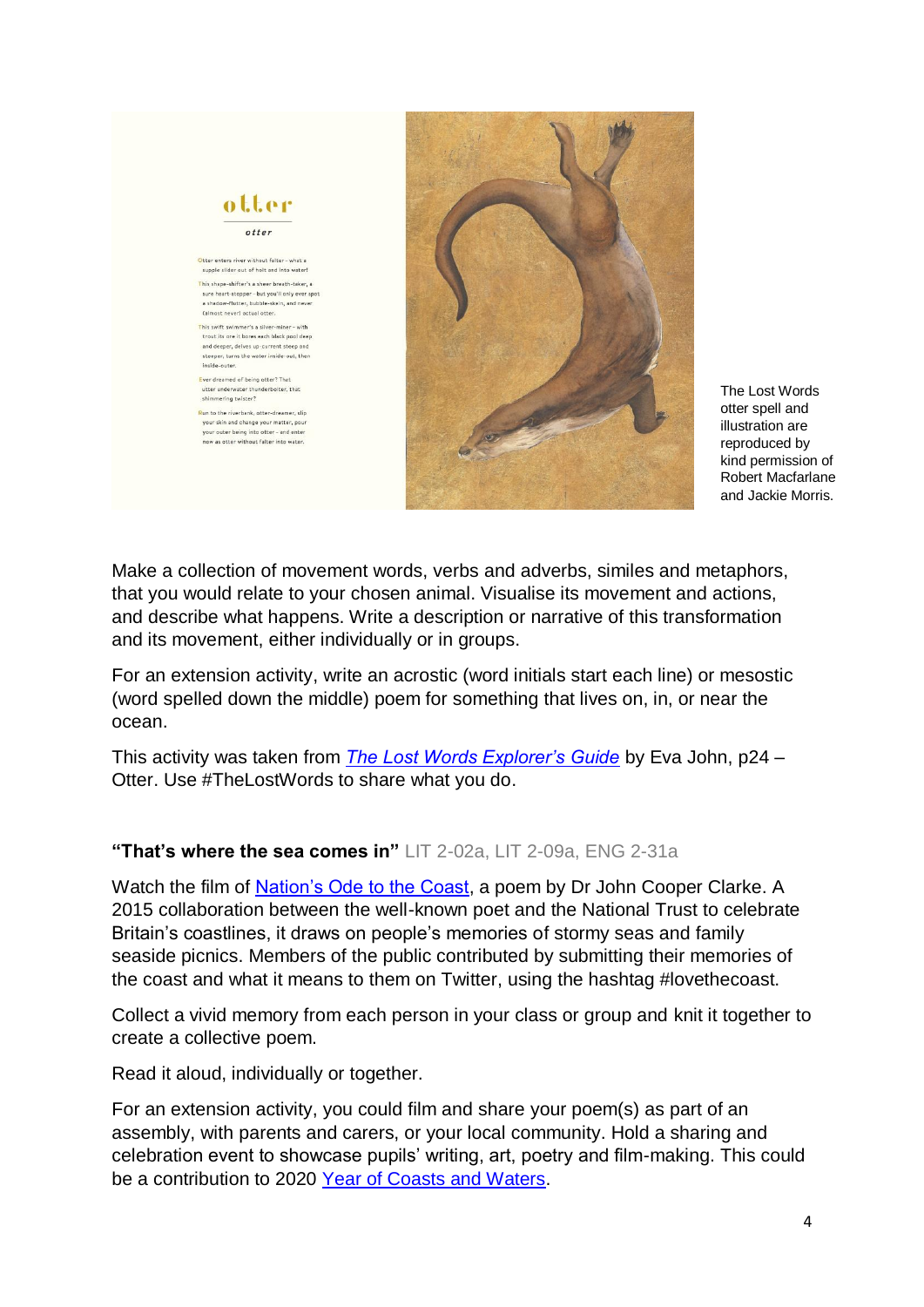#### **Life below water** TCH 2-06a, TCH 2-07a, TCH 2-10a

This activity is taken from [17 activities for Primary Schools,](http://www.scotdec.org.uk/resources) a Scotdec Global Education Resource by Explore the Global Goals which can be used to "introduce your pupils to the UN Sustainable Development Goals and inspire them to take action for a more just and sustainable world."

Plan a trip to a local burn, river, pond or beach. Visit your chosen site and organise a litter pick with pupils. Working in small groups, keep a record of all the litter that is gathered. Make sure to take rubber gloves, pickers, bin bags, clipboards, paper and pens.

Review the number and types of materials which have been collected.

How many items did they collect? What material is it made of?

Which is the most common waste material? Help pupils to understand what is polluting our water and how it gets there. There is a clear path from land to sea, with litter dropped on our street and beaches ending up in waterways and the ocean.

Plastic litter has a particularly bad effect on marine life. Sea birds, turtles and many other marine animals and fish eat or get caught up in plastic litter which can kill them. Challenge pupils to think about what they can do themselves that will make a difference. Ideas might include: using less plastic, recycling more and not dropping litter, more beach cleans and litter collections with other organisations.

# **Wider learning contexts**

"When we try to pick out anything by itself, we find it hitched to everything else in the Universe." John Muir

Just as oceans themselves are a fundamental, integrated part of our living universe, thinking and learning about them doesn't have to sit in isolation. Studying oceans can link to significant contexts and themes in the Scottish learning landscape. Some are outlined below.

#### **Learning for Sustainability**

[Learning for Sustainability](https://education.gov.scot/scottish-education-system/policy-for-scottish-education/policy-drivers/learning-for-sustainability) is a cross-curricular approach to creating coherent, rewarding and transformative learning experiences. It's an important theme embedded across all areas of Curriculum for Excellence, it's an entitlement for all learners, and a core part of teachers' professional standards. It supports an effective whole-school and community approach by weaving together global citizenship, sustainable development education, and outdoor learning. Information and resources are collated on an Education Scotland [National Improvement Hub web page.](https://education.gov.scot/improvement/learning-resources/A%20summary%20of%20learning%20for%20sustainability%20resources)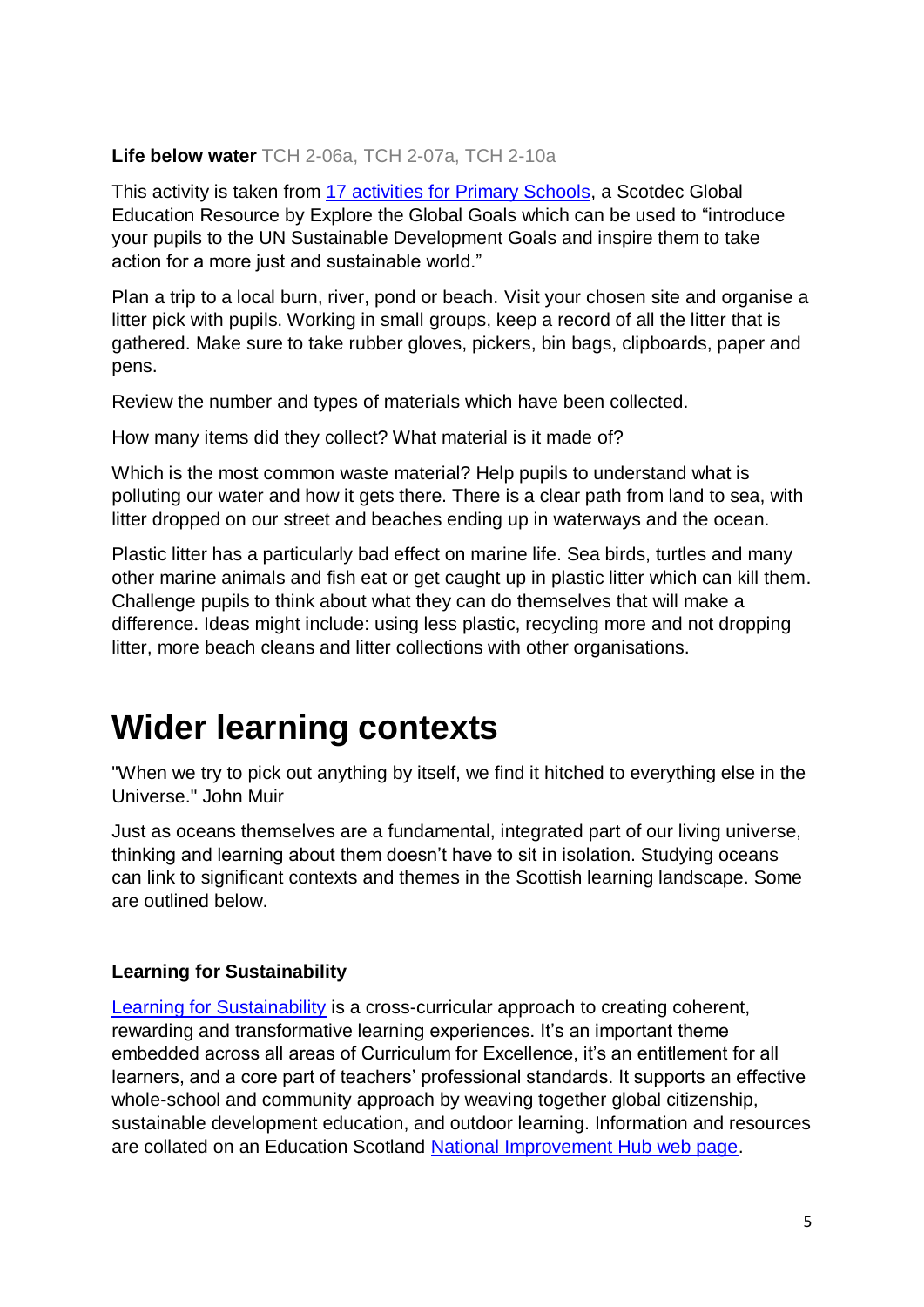Oceans, coastlines, beaches and estuaries are widely used as locations and settings for projects and as rich sources of inspiration for learning.

#### **UN Sustainable Development Goals**

The [Sustainable Development Goals](https://www.globalgoals.org/) (SDGs, or Global Goals) were agreed by United Nations member states, with the aim of eradicating extreme poverty, reducing inequality and combatting climate change. There are 17 Goals to be met by 2030. Goal 14, Life Below Water, highlights how essential healthy oceans and seas are for our existence.

[Explore the Global Goals](http://www.scotdec.org.uk/resources/explore-global-goals) with Scotdec resources.

For clear, evidence based, personal actions for each, see this Good Life Goals [film](https://www.youtube.com/watch?v=bbrYODvkvGk) (3 mins) and [explanation](https://www.wearefuterra.com/2018/07/why-we-need-new-good-life-goals/) by Futerra.

#### **2020 Year of Coasts and Waters**

2020 is Scotland's [Year of Coasts and Waters,](https://www.visitscotland.com/about/themed-years/coasts-waters/) celebrating its 10,000 km of coastline, 30,000 lochs and lochans, and miles of rivers.

Make what you do part of the celebration!

#### **STEM - sciences, technologies, engineering and mathematics**

The [sciences curriculum area](https://education.gov.scot/scottish-education-system/policy-for-scottish-education/policy-drivers/cfe-(building-from-the-statement-appendix-incl-btc1-5)/curriculum-areas/Sciences) includes the study of planet Earth. Its pedagogical principles include innovation, invention, creativity, teamwork, enterprise, perseverance and responsibility. It is increasingly exploring cross-curricular approaches and interdisciplinary approaches to learning, particularly in relation to [STEM.](https://education.gov.scot/improvement/learning-resources/STEM%20Central)

- 'STEM by Nature' is promoting the use of natural settings and outdoor learning approaches.
- **[STEAM](https://twitter.com/STEAMFife)** is "sharing and promoting all things to do with Science, Technology, Engineering, the Arts and Maths in Fife".
- *The Lost Words* has been included in [Literacy & Nature workshops](https://www.johnmuirtrust.org/latest/news/1666-field-notes-drumming-up-an-appetite-for-nature) hosted by Highland Council's RAiSE (Raising Aspirations in Science Education) programme.

All illustrate how the environment and creativity – including oceans and stories - can be intertwined with STEM learning.

# **Resources and links**

Some current sources of information, ideas and inspiration to shore up your ocean studies planning and help tide over a lesson.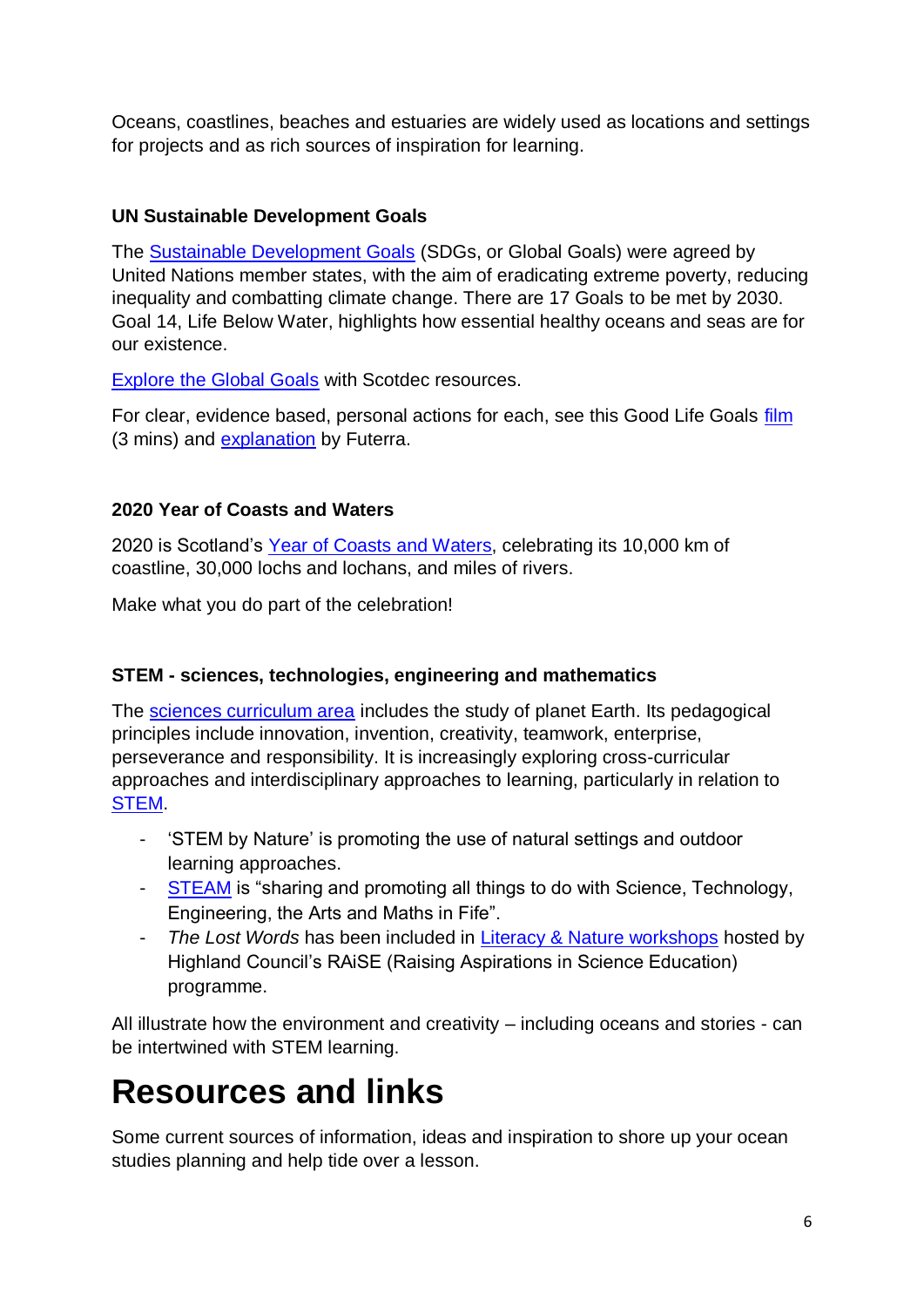#### **BBC Earth – British Wildlife**

The **BBC Earth British Wildlife web pages** have lots of pages relating to the ocean, from [record breaking bird migration](http://www.bbc.co.uk/earth/story/20160603-mystery-migration-solved) to rare finds from [coastal surveys.](http://www.bbc.co.uk/earth/story/20160310-coastal-surveys-reveal-full-spectrum-of-life-at-the-edge) See the [beauty of marine wildlife through art](http://www.bbc.co.uk/earth/story/20151204-the-beauty-of-marine-wildlife-through-art) and how the [sea is celebrated through poetry.](http://www.bbc.co.uk/earth/story/20151008-poem-inspired-by-publics-memories-of-the-coast)

#### **World Oceans Day**

[World Oceans Day](https://www.worldoceansday.org/) is a global day of ocean celebration. Its website offers free resources (including lesson plans and videos) and ideas to help expand the reach and impact of World Oceans Day on 8 June and year-round. Visit the dedicated [World Ocean Day for Schools website](https://worldoceanday.school/) with further links including [Ocean-themed](https://www.homeschoolantics.com/creative-writing-prompts-ocean-themed/)  [creative writing prompts.](https://www.homeschoolantics.com/creative-writing-prompts-ocean-themed/)

#### **BBC Authors Live: World Oceans Day**

For World Oceans Day 2019, authors [Lauren St John and Elizabeth Laird](https://www.scottishbooktrust.com/authors-live-on-demand/world-oceans-day-with-lauren-st-john-and-elizabeth-laird) joined us on [#BBCAuthorsLive](https://www.scottishbooktrust.com/authors-live-on-demand/world-oceans-day-with-lauren-st-john-and-elizabeth-laird) to explore the challenges facing our planet and what can be done to protect our oceans. BBC Scotland also provide shorter clips from the event, for example [three pointers for writers](https://www.bbc.co.uk/events/e984mb/play/ahqmn3/p07cf7rt) and [favourite ocean animals.](https://www.bbc.co.uk/events/e984mb/play/ahqmn3/p07cf7w3)

#### **Authors4Oceans**

[Authors4Oceans](https://www.authors4oceans.org/) is a campaign to raise awareness of the plight of our oceans and to prevent the pollution of them, particularly with plastic. The campaign brings together booksellers, publishers, literary festivals and young readers to find alternatives to the bags, straws, bottles and single use cutlery destroying our seas.

[Books and stories](https://www.authors4oceans.org/our-books-1) by the authors campaigning for oceans are ideal for any child or young person with a passion for ecology and the environment.

#### **Marine Conservation Society**

The [Marine Conservation Society](https://www.mcsuk.org/) is the UK's leading marine charity, working to ensure our seas are healthy, pollution free and protected. "Our seas are under immense pressure: too many fish are being taken out, too much rubbish is being thrown in and too little is being done to protect our precious wildlife."

Find out more about [Scotland's magnificent seas](https://www.mcsuk.org/scotland/scotland) and [Beachwatch,](https://www.mcsuk.org/beachwatch/) the UK's biggest beach clean-up and survey where people all around the UK can care for their coastline.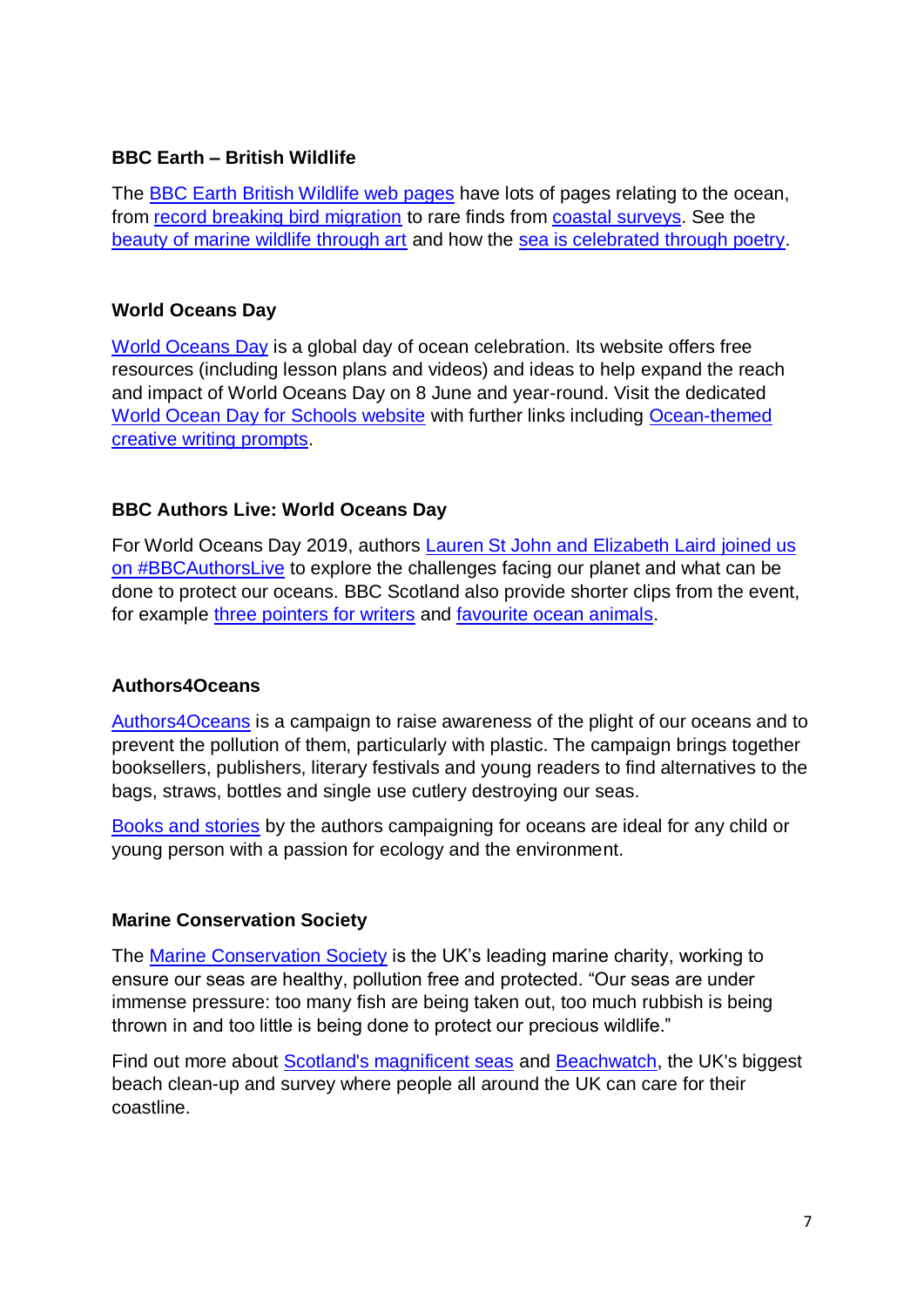**[Marine Conservation Society Cool Seas Explorers](http://www.mcsuk.org/coolseas)** – For pupils aged 5-11. Resources, games, quizzes and teaching guidance relating to marine and coastal topics, including marine litter, food webs, coastal wildlife and water quality.

**[Marine Conservation Society Cools Seas Investigators](http://www.mcsuk.org/coolseas/coolseas_investigators.php)** – For students aged 10- 16. Projects are problem-based and designed to engage learners in key marine conservation issues.

#### **Hebridean Whale and Dolphin Trust**

[Hebridean Whale and Dolphin Trust](https://hwdt.org/) is a marine conservation charity that takes action through a unique programme of community-based research and education. Its website includes information on a marine mammal atlas, education programmes and species identification. Its [Hebridean Whale Trail](https://whaletrail.org/) encourages accessible, low-impact whale-watching from land. A handy quide helps identify the common species of whale, dolphin, porpoise & shark found in west Scotland with their Gaelic names, a [whale and dolphin species index](https://hwdt.org/species-index) and links to identify [grey](https://scottishwildlifetrust.org.uk/species/grey-seal/) or [common](https://scottishwildlifetrust.org.uk/species/common-seal/) seals and [Scottish seabirds.](https://seabird.org/wildlife/seabirds/12/26)

#### **The Island Review: A haven in the vast and stormy online ocean**

"Bringing together great writing and visual art from islands all over the world, we provide a second home for island lovers everywhere."

Features on **The Island Review blog include 13 Brilliant Island Books**, and **Birdland** by Anna Iltnere:

"Sea birds are 'at home on the sea, in the sea, in the air and on land' writes Adam Nicolson in The Seabird's Cry. No other creatures are that free. Or, because of us, that endangered. Their paradise is already being lost...

I decided to ask a handful of writers, a photographer, an artist and a marine biologist to choose an island of birds and tell me something about it, and to name their favorite bird."

#### **V&A world beach project**

The [World Beach Project](http://www.vam.ac.uk/content/articles/w/world-beach-project) ran from 2007 to 2012, with over 1,400 entries from all age groups and every continent sharing photographs of their own patterns made on a beach with stones - no seashells, seaweed, driftwood or other flotsam and jetsam commonly found on beaches, or drawing in – or shaping of – sand; just stones and nothing else.

Combining the simplicity of making patterns with stones with the complexities of shape, size, colour, tone, composition, similarity, and difference each was added to an online, searchable, map of the world. Although no longer accepting entries, the project map is still live and offers a beautiful global record.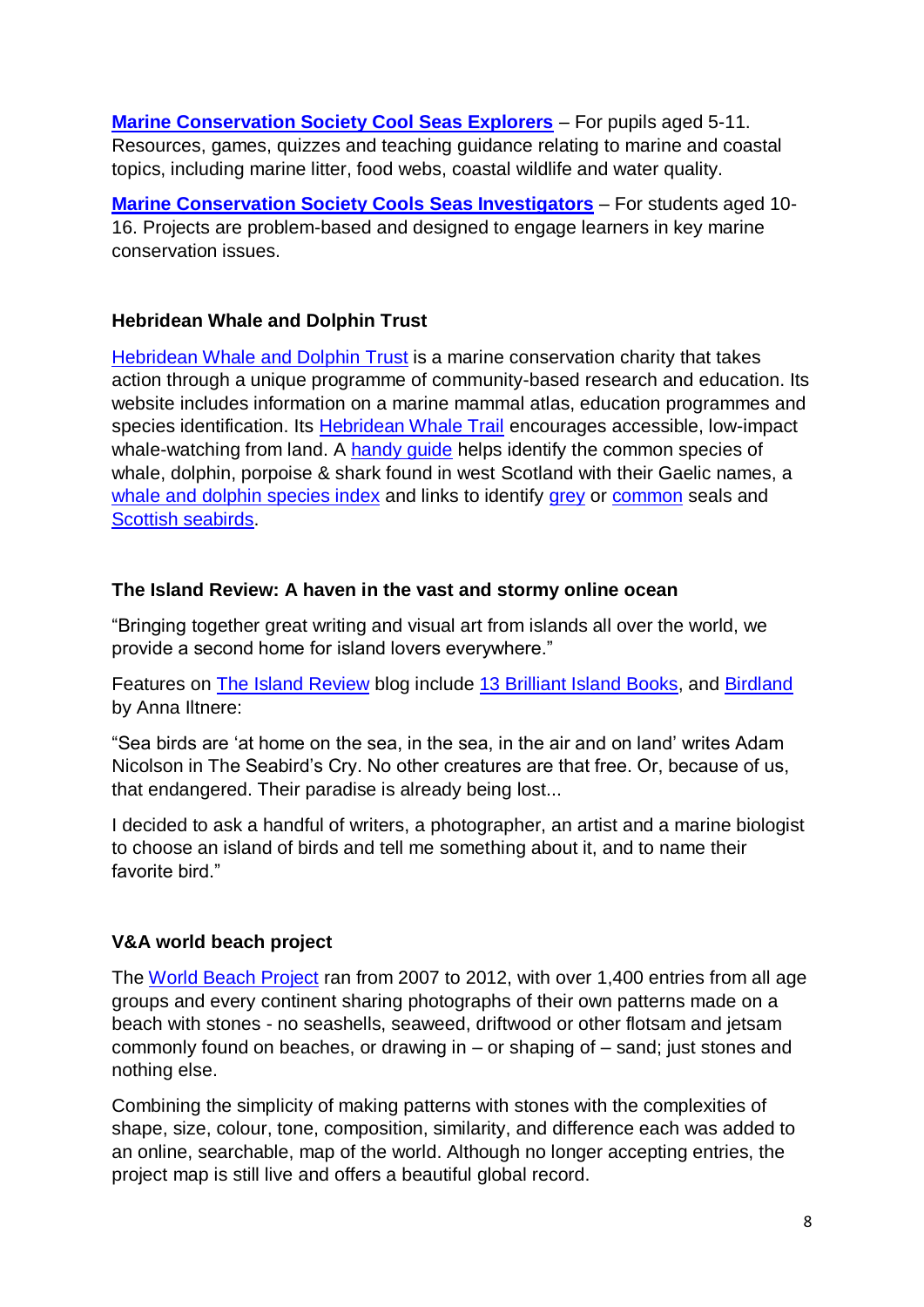#### **Action information:**

**[Nurdle Hunt](http://www.nurdlehunt.org.uk/)** – help track and reduce plastic pollution in our oceans

**[Mini Beach](http://www.sas.org.uk/news/beach-cleans/minibeachclean) Clean** - Guidance from Surfers Against Sewage

**[#2minutebeachclean](https://beachclean.net/)** – Help remove plastic from the marine environment

**[Take 3 for the Sea](https://www.take3.org/)** - Marine litter campaign

**[The Big Seaweed Search](http://www.nhm.ac.uk/take-part/citizen-science/big-seaweed-search.html)** – Record the living seaweeds you find to help the Natural History Museum monitor the effects of climate change and invasive species on the seashore

**[The Shore Thing](http://www.mba.ac.uk/shore_thing)** - Monitor rocky shores for climate change indicators and nonnative species

**[Marine Conservation Society Sea Champions](http://www.mcsuk.org/seachampions)** - Take part in marine animal surveys, beach cleans and litter surveys and various campaigns to help save our seas, shores and wildlife. Become part of a volunteer network that promotes MCS campaigns and messages at a local level.

**[Great British Beach Clean](http://www.mcsuk.org/beachwatch/greatbritishbeachclean)** – a UK-wide annual event taking place in September

**[#BinTheButt](http://www.keepbritaintidy.org/news/its-flicking-blue-murder)** - Keep Britain Tidy's national campaign to bring an end to cigarette litter which causes significant damage to marine life

### **Ocean Books**

Here are some suggested titles to help you and your class find out more about the ocean and sea life.

#### **Guidebooks & information**

[RSPB Seabirds](https://shopping.rspb.org.uk/bird-books/rspb-seabirds.html?ClickType=Image&ListType=&ListName=&Position=47) by Marianne Taylor

'Whales, Dolphins and Seals: A Field Guide to the Marine Mammals of the World' by Hadoram Shirihai

How to Read Water: Clues & Patterns from Puddles to the Sea by Tristan Gooley

[Field Studies Council Publications](https://www.field-studies-council.org/publications/fold-out-charts.aspx) include fold out charts cover seabirds, seashells and seaweed. A [Rocky Shore Name Trail](https://www.field-studies-council.org/publications/pubs/rocky-shore-name-trail-(fully-encapsulated).aspx) features the most common limpets, mussels, periwinkles, topshells, starfish, crabs, shore fishes and other animals you are likely to see, as well as seaweeds, lichens and encrusting sponges. Simple yes/no questions guide you to the colour illustrations for each group.